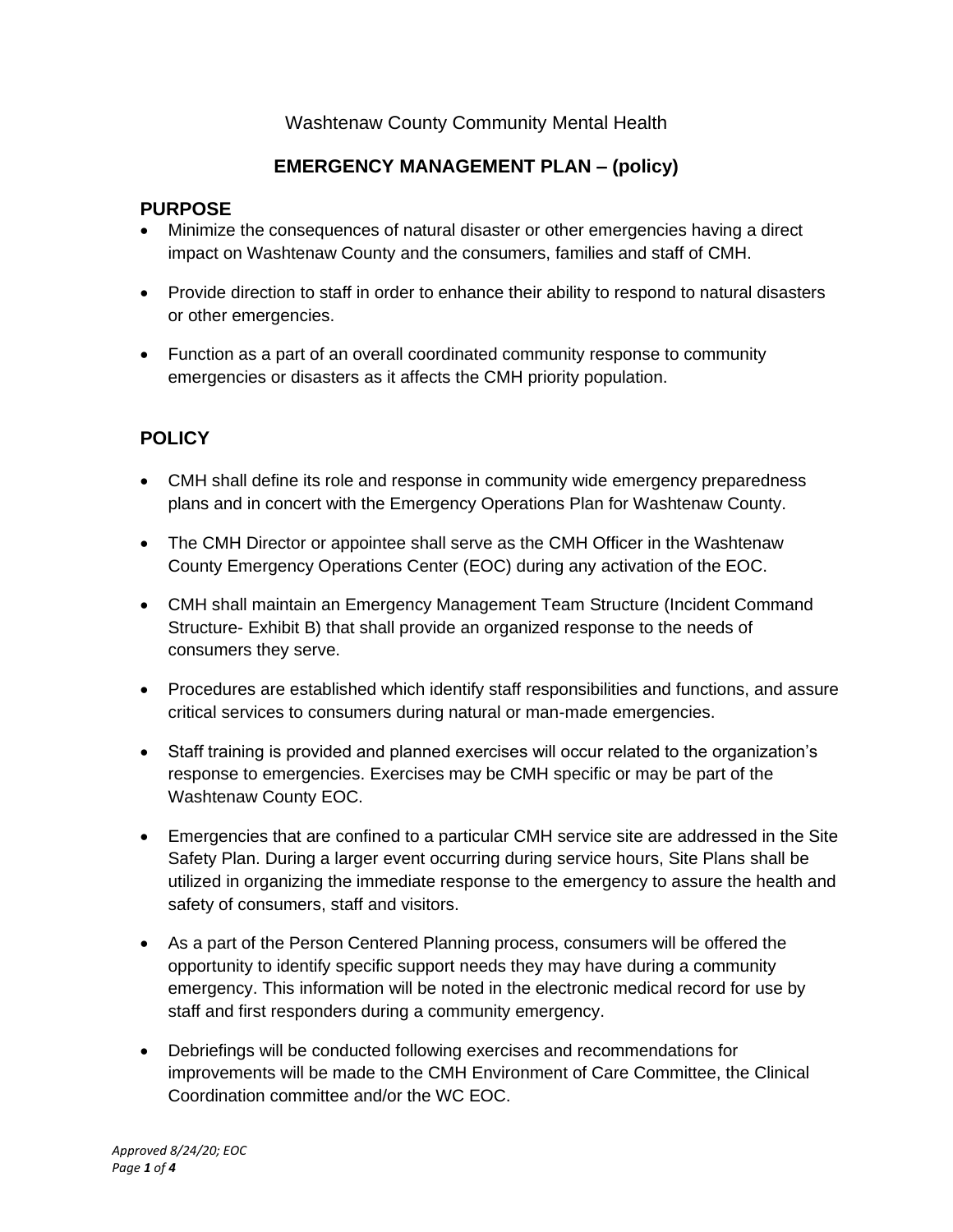- The CMH Director, Medical Director, or designee shall be responsible for the authorization of the use of any volunteers during an emergency. CMH shall first endeavor to staff all consumer needs with current, credentialed staff or current volunteers. Should insufficient staff be available to meet the need, volunteers shall be considered on the following basis:
	- o Former staff who left the department in good standing
	- o Staff members of other county departments who possess degrees, licensure or registration and skills related to the needs of CMH consumers
	- o Staff members of Affiliated Counties who are credentialed by those organizations
	- $\circ$  Staff members of other community organizations who are similarly credentialed and where employment and credentialing can be verified by at least phone contact with a known administrative or supervisory staff member
	- $\circ$  Volunteers who do not meet the above criteria may be utilized in non-clinical or direct care functions, so long as they work in the presence of CMH staff or affiliation members and have a verified criminal background clearance

### **DEFINITIONS**

Emergency: Emergencies can be internal or external and may be characterized as natural, unintentional, or intentional incidents that significantly disrupt the environment of care and treatment (for example, loss of utilities such as power, water, or telephones, due to floods, civil disturbances, accidents or emergencies within the organization or its community) or results in sudden, significantly changed or increased demands for the organization services. There are generally three categories of emergencies, Natural, Technological, and Sociological and Public Health.

Preparedness: Activities an organization takes to build capacity and identify resources that may be used, should an emergency occur. These activities may include an Inventory of Resources, an Ongoing Planning process, Staff Orientation and Drills.

Response: Activities an organization takes in actually responding to an emergency, such as treating or assisting victims, reducing secondary impact and controlling negative effects.

Recovery: Activities an organization takes in restoration of services following a disaster.

Mitigation: Activities an organization takes in attempting to lessen the severity and impact of a potential disaster or emergency.

#### **REFERENCES**

• Washtenaw County Emergency Action Guidelines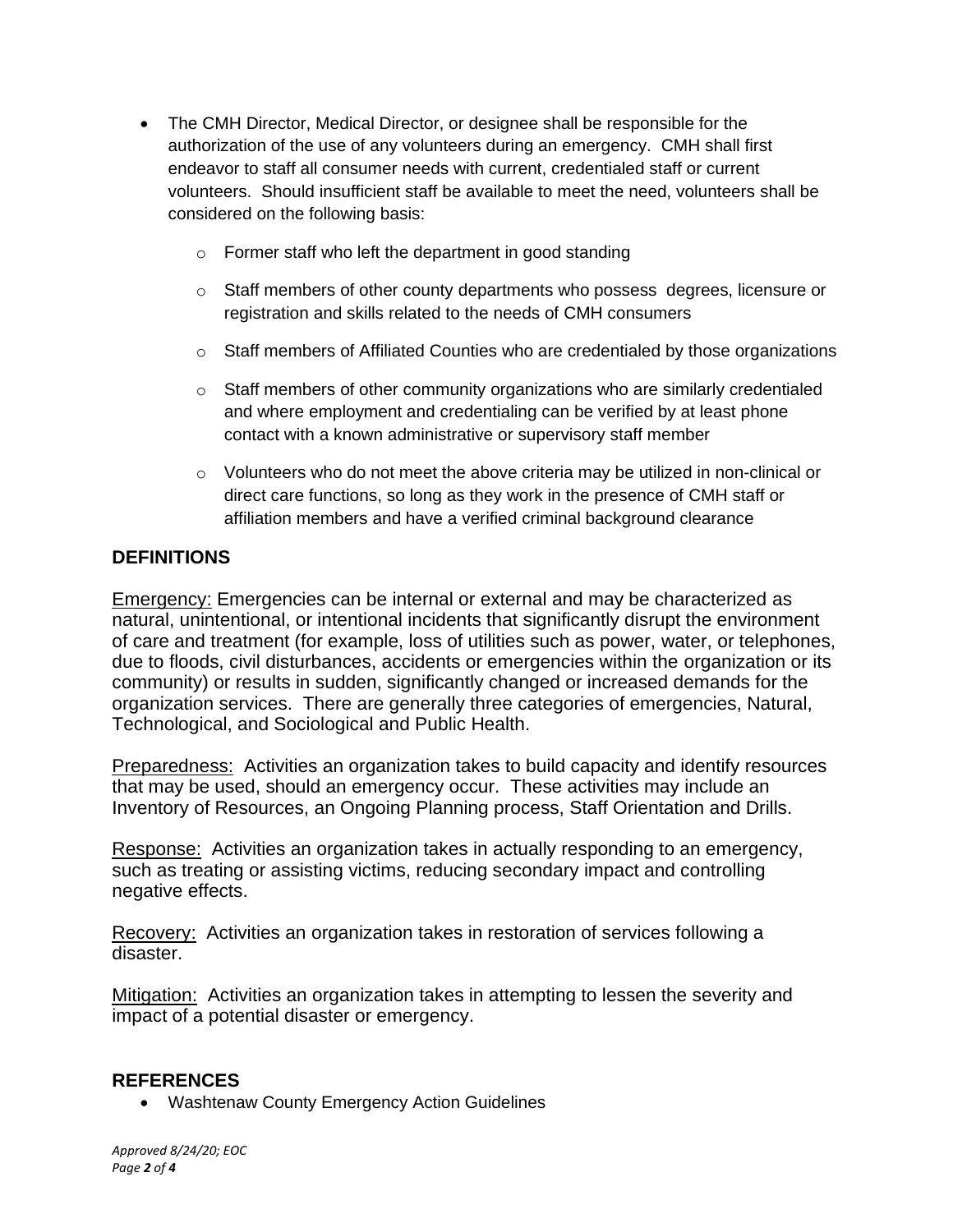- Joint Commission Emergency Management Standards
- Applicable Joint Commission standards, contractual requirements, Michigan Mental Health Code, third-party payer requirements, county, state, and federal regulations and laws; and Authority standards, policies and procedures.
- WCCMH Emergency Closing Procedures
- Washtenaw County Emergency Operations Plan
- Washtenaw County Hazard Ranking

### **EXHIBITS**

**A.** Incident Command Structure